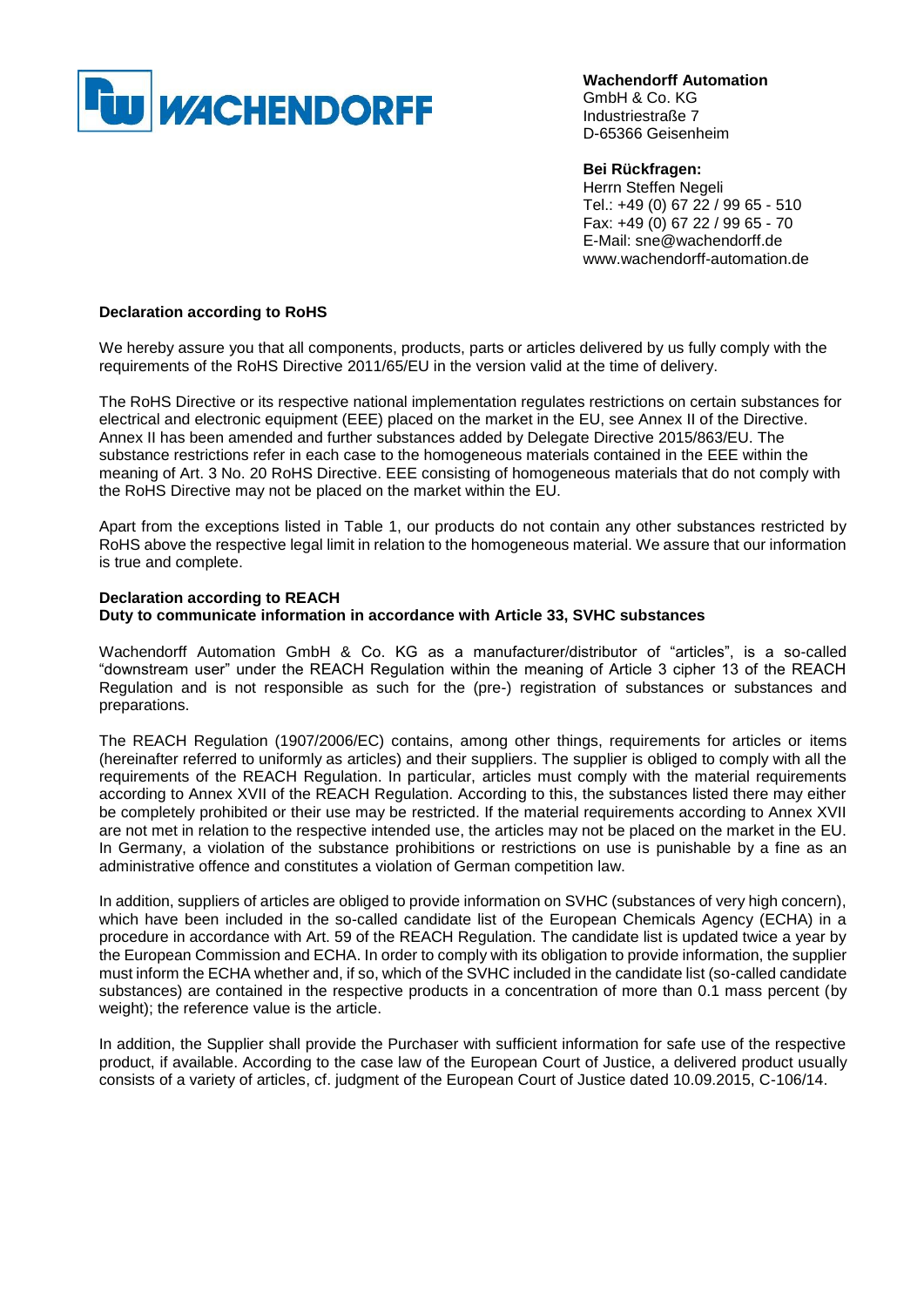

**Wachendorff Automation**  GmbH & Co. KG Industriestraße 7 D-65366 Geisenheim

**Bei Rückfragen:**  Herrn Steffen Negeli Tel.: +49 (0) 67 22 / 99 65 - 510 Fax: +49 (0) 67 22 / 99 65 - 70 E-Mail: sne@wachendorff.de www.wachendorff-automation.de

If substances on the candidate lists are included in Annex XIV of REACH, they are subject to authorisation after a transitional period specified therein. Substances that are subject to authorisation may only be placed on the market after they have been authorised for the respective use.

With knowledge of these legal requirements, we declare the following with regard to the quality of the products we supply:

- 1. We hereby warrant that all products supplied by us fully comply with the material requirements of Annex XVII REACH-Regulation in the version valid at the time of delivery of the respective products. As far as substances listed in Annex XVII REACH-VO are contained in the products in a permissible manner, we have declared this accordingly in Table 2.
- 2. We hereby warrant that the products supplied by us do not contain any substances listed in Annex XIV of the REACH Regulation current at the time of delivery, unless the presence of these substances is legally permissible at the time of delivery.
- 3. We hereby also warrant that the products we supply do not contain any SVHC with more than 0.1 mass per cent (by weight) of the respective articles of which the products consist, which are listed in the candidate list current at the time of supply. In exceptional cases, we have declared the SVHC in relation to the respective product in the table in Table 2.
- 4. We warrant that our declarations and information are complete and correct and therefore no other SVHC included in the candidate list above the threshold of 0.1 mass percent (by weight) in relation to the respective article and no (other) substances listed in Annex XVII are contained in the products supplied by us.
- 5. In the event of changes or extensions to the candidate list, Annex XIV or Annex XVII REACH Regulation, we undertake to actively examine the goods delivered by us to determine whether an update of this declaration is necessary. If this is the case, we will inform you of this in a timely manner.
- 6. our information based on declarations of our suppliers and partly material declarations and analyses based on a risk-based approach according to IEC DIN EN 63000.

Yours faithfully,<br>Steffen-Negel;<br>Steffen-Negeli

Produktmanager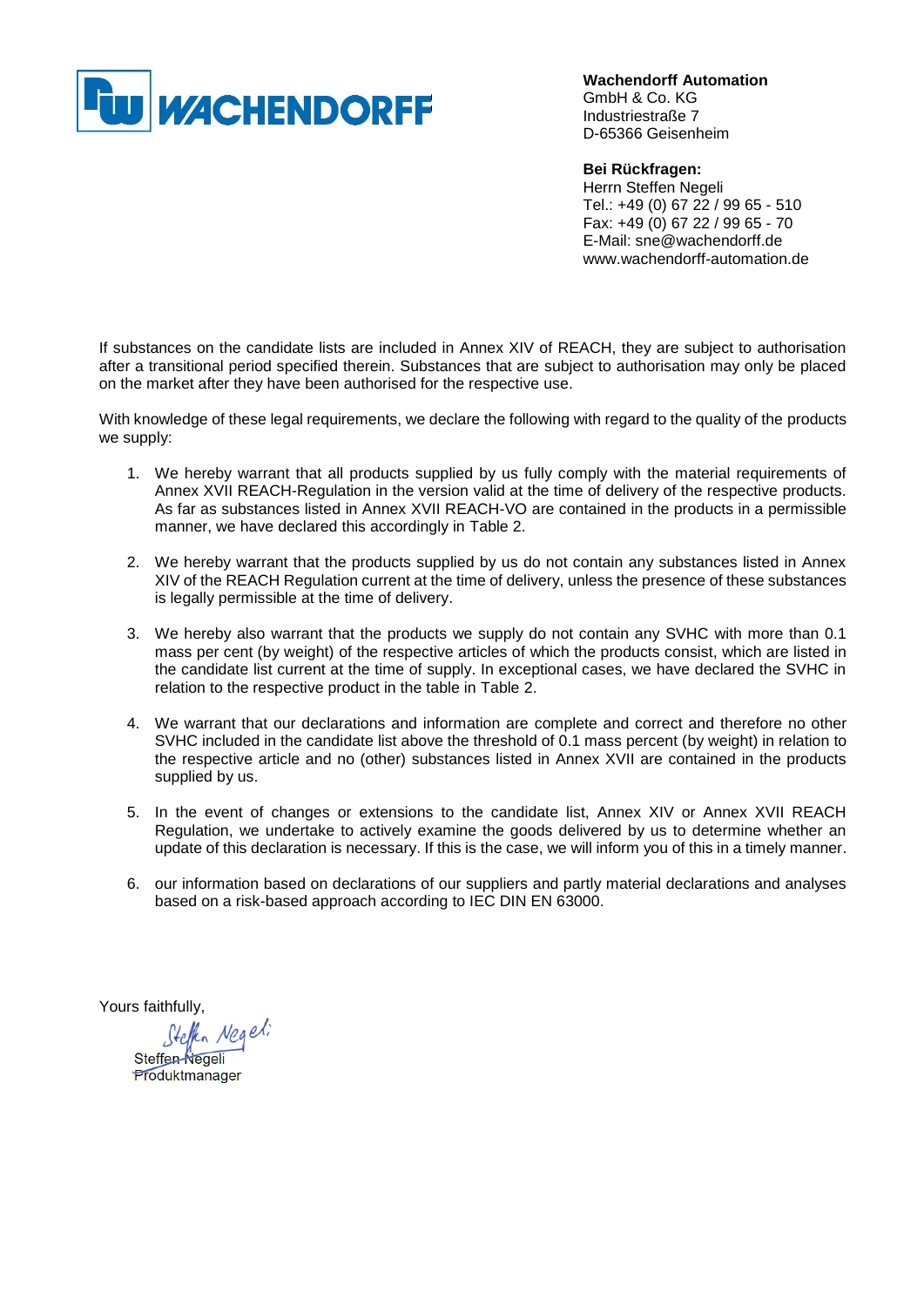

**Wachendorff Automation**  GmbH & Co. KG Industriestraße 7

D-65366 Geisenheim

## **Bei Rückfragen:**

Herrn Steffen Negeli Tel.: +49 (0) 67 22 / 99 65 - 510 Fax: +49 (0) 67 22 / 99 65 - 70 E-Mail: sne@wachendorff.de www.wachendorff-automation.de

**Table 1 (RoHS Rev 0.7)** April 2022

| <b>Product family</b><br>affected                                                              | <b>Article affected</b>        | <b>Exceeded</b><br>substance<br>restriction<br>according to RoHS<br>in the affected<br>article | <b>Homogeneous</b><br>material | <b>Applicable</b><br>exemptions<br>according to<br><b>RoHS</b> |
|------------------------------------------------------------------------------------------------|--------------------------------|------------------------------------------------------------------------------------------------|--------------------------------|----------------------------------------------------------------|
| WDG / WDGI /<br>WDGA / WDGR /<br>WDGE / WDGB/<br>WDGP / WDGN                                   | PG cable gland /<br>connectors | Lead $> 0,1\%$                                                                                 | copper, brass                  | Exemption<br>RoHS <sub>6c</sub>                                |
| MR(A)                                                                                          | Measuring wheel<br>body        | Lead $> 0,1\%$                                                                                 | aluminium                      | Exemption<br>RoHS <sub>6b</sub>                                |
| <b>ST27, PK2X,</b><br>FSK22, WKXX,<br>BK29, FB29B,<br><b>DSKXX</b>                             | Body of coupling               | Lead $> 0.1\%$                                                                                 | aluminium                      | Exemption<br>RoHS <sub>6b</sub>                                |
| KIS, KISA, KID,<br>KIDA, CVKA,<br>CVK, KI, KIA, KD,<br>KDA, KIE, KIZ,<br>KIAZ,<br>SAK, KM, KVA | Connectors                     | Lead $> 0.1\%$                                                                                 | copper                         | Exemption<br>RoHS <sub>6c</sub>                                |
| WDGMAXXXXX,<br><b>LMSXXXX</b>                                                                  | <b>Bearing</b>                 | Lead $> 0,1\%$                                                                                 | brass                          | Exemption<br>RoHS <sub>6c</sub>                                |